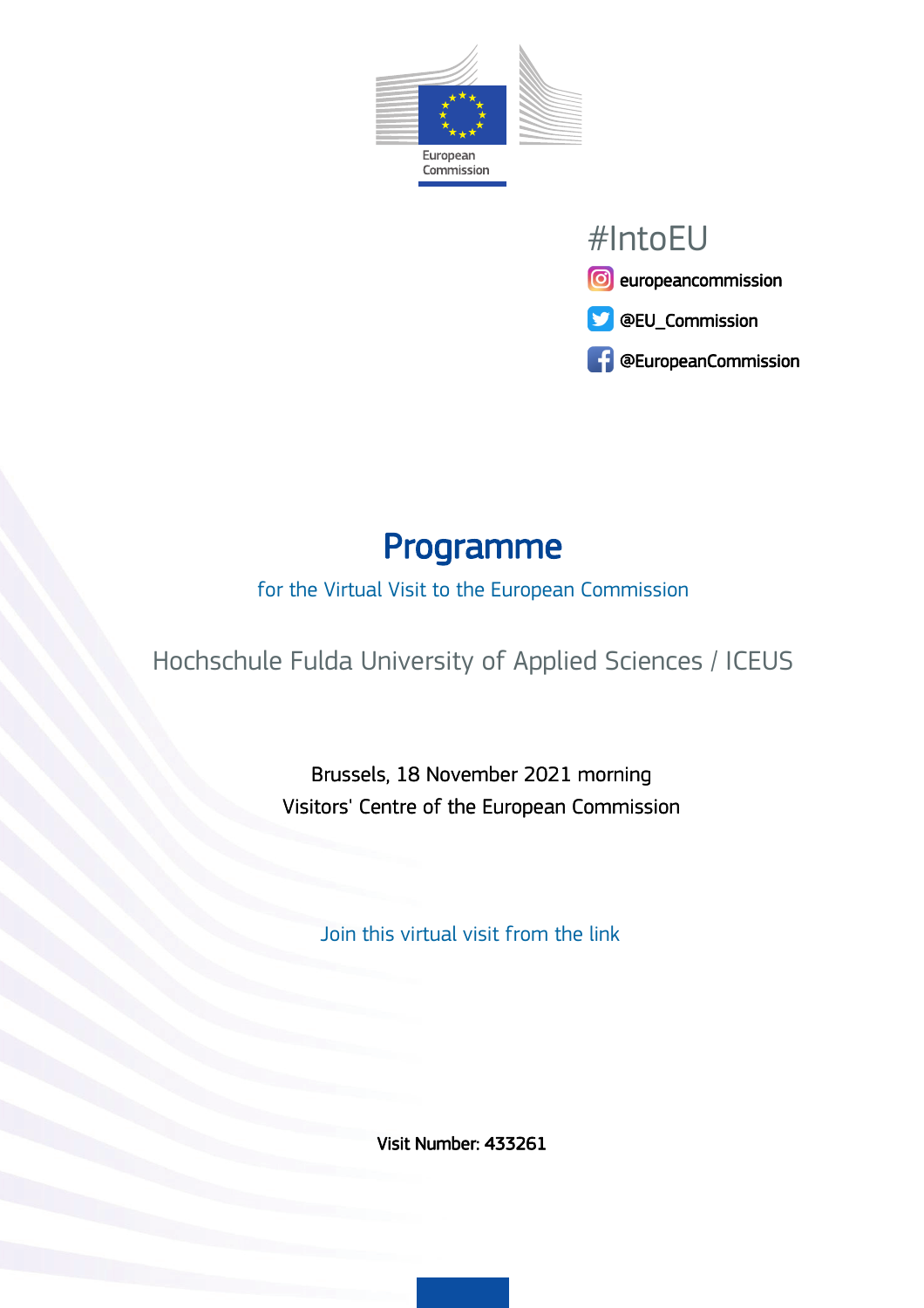#### Visit Organiser

What are the technical prerequisites for the participants? Name Ms Nicole PEIL Directorate-General Communication Address **European Commission, Rue de la Loi 170, B-1000 Brussels** Telephone +32(0)2 29-50714 E-Mail Nicole.PEIL@ec.europa.eu Number of visitors 34

We expect that participants will connect via their pc or laptop (with audio and video capacity).

Participants simply click the link 'Join the Meeting', in the email, to initiate the visit. See YouTube video: <https://www.youtube.com/watch?v=fE5FnEUKtaE>

Participants are not required to have an account. However, if a participant has not yet installed the Cisco WebEx Meeting Desktop App on his/her computer, he/she will be prompted to run a temporary software to be able to participate to the meeting.

The browser allowing you to have a better user experience with WebEx is Google Chrome.

Please note that the connection to the WeBex platform via a telephone number is charged as a telephone call from abroad. It is therefore preferable to participate in the virtual meeting via a computer.

When you are ready to join this virtual visit:

We kindly ask all participants to join us 10minutes prior to the meeting to have time to resolve any unforeseen technical difficulties.

Microphones of all participants will be muted by the host at the beginning of all presentation to avoid all unnecessary noises during visit.

Do you wish to intervene or to ask a question?

- Raise your hand' by clicking on the icon next to your name in the 'chat-box'.
- Drop your question in chat-box.

Your camera should ONLY be switched on:

- $\bullet$  at the beginning of the presentation to allow the speaker to briefly see his/her audience.,
- when asking a question.

Close down all other applications on your computer to ensure best possible web-connection.

The programme is planned to be completely OFF THE RECORD. This will allow for a more relaxed contact between the speaker and the participants.

During the virtual meeting, a screen shot will be taken for the internal use of the EC exclusively. People who do not wish to be in the screenshot are asked to inform Stephane Verhoeven ahead of the meeting.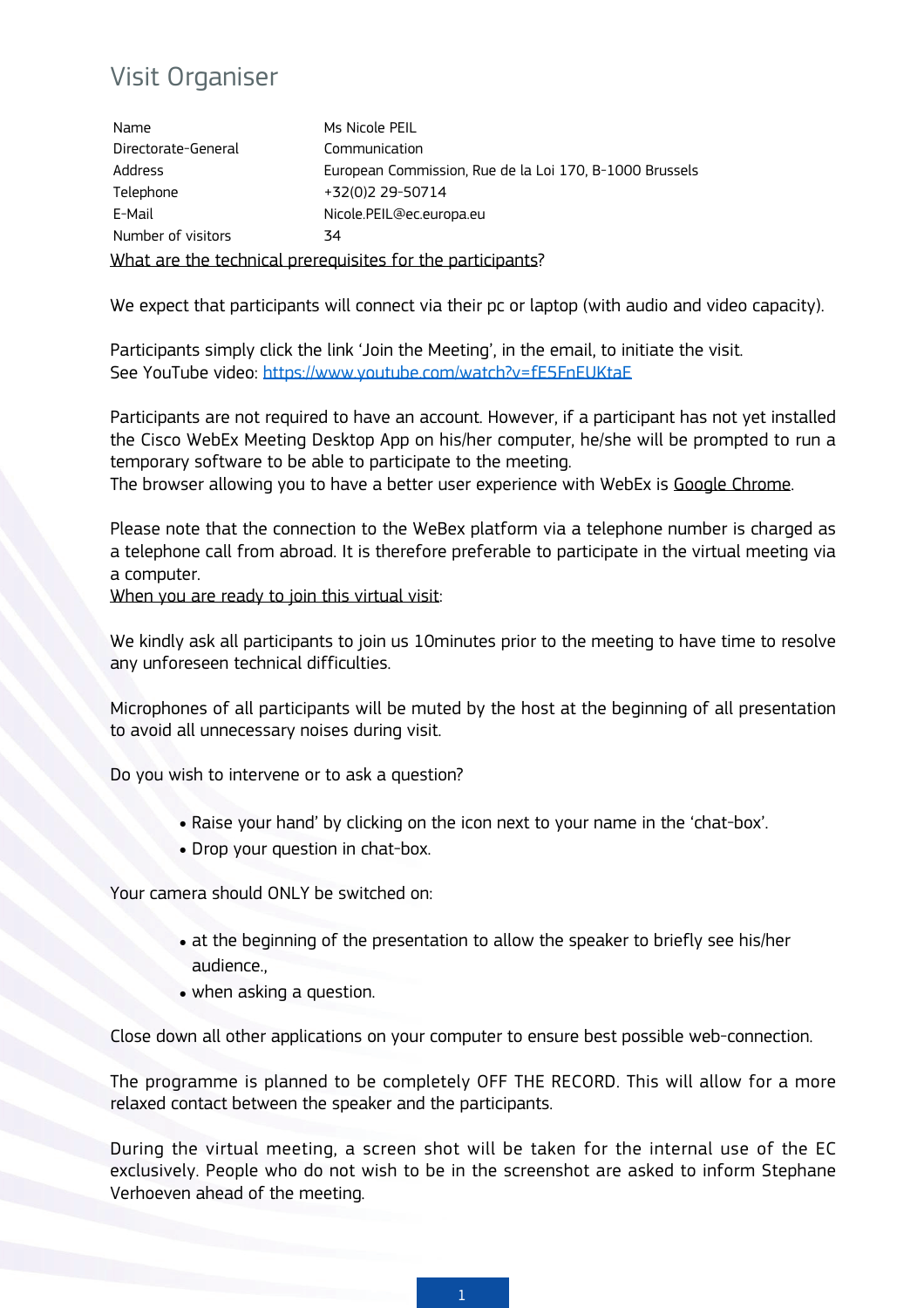## Day Planning for November 18, 2021

| 09:45 | Connection to the virtual visit via WebEx                                                    |
|-------|----------------------------------------------------------------------------------------------|
|       | Welcome and presentation of the programme                                                    |
| 09:55 | Ms Nicole PEIL                                                                               |
|       | Visitors' Centre of the European Commission<br>Directorate general for Communication         |
|       | The EU-Asylum Policy                                                                         |
| 10:00 | Ms Isabel ATANASIU                                                                           |
|       | Unit Asylum<br>Directorate general for Migration and Home Affairs                            |
|       | The Green Deal<br>(achieving climate neutrality and financing the transition)                |
| 11:00 | Mr. Tilman MORATA LIEBERT                                                                    |
|       | Unit Climate Finance, Mainstreaming, Montreal Protocol<br>Directorate general Climate Action |
| 12:00 | <b>Break</b>                                                                                 |
|       | Development and cooperation                                                                  |
| 12:15 | Mr. Richard HANDS                                                                            |
|       | Unit Political Strategy and Communication<br>Directorate general International Partnerships  |
| 13:15 | End of the virtual visit                                                                     |

### THANK YOU FOR YOUR VISIT !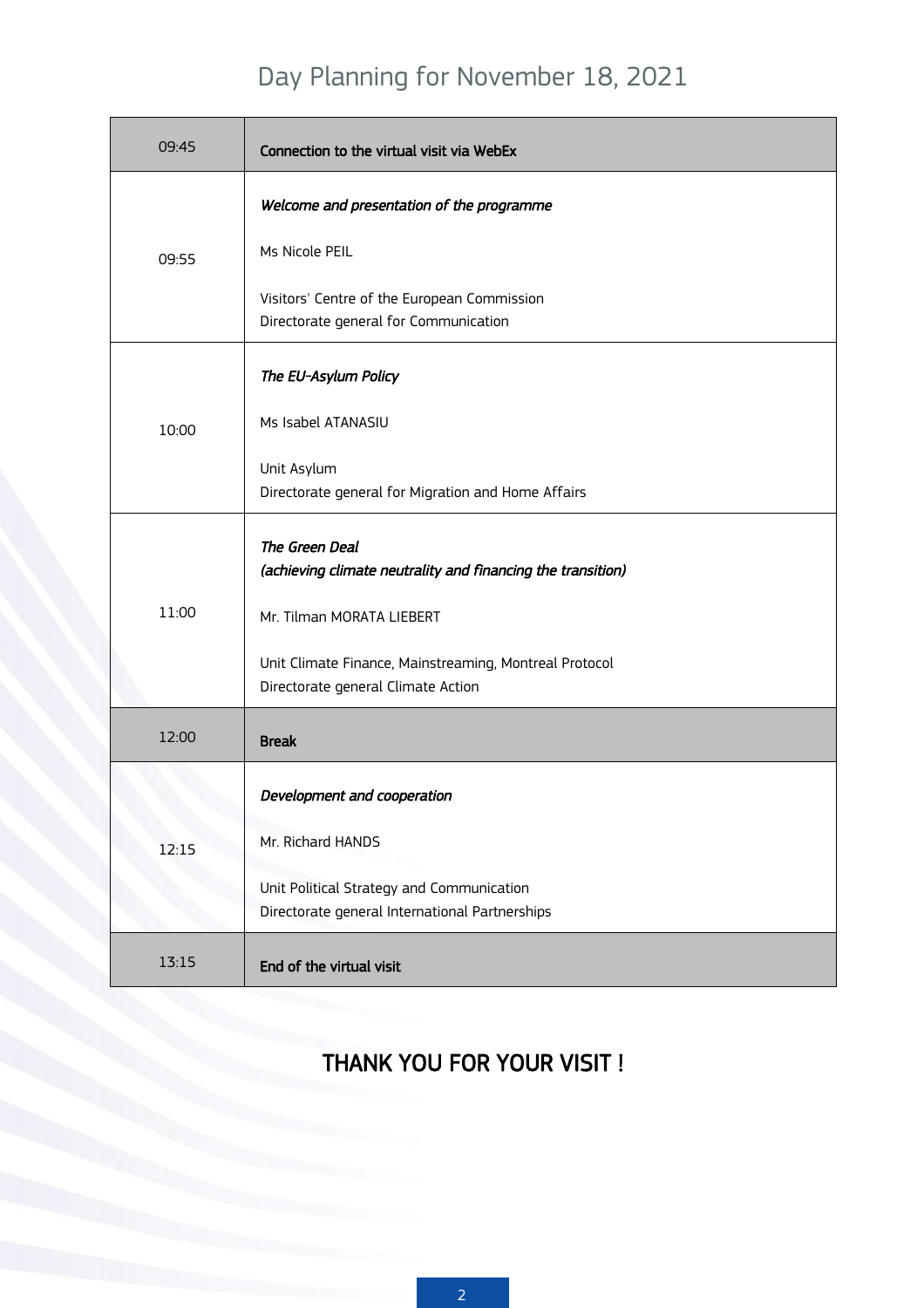## Links to other websites

| The Commission and its Priorities |                                                          |
|-----------------------------------|----------------------------------------------------------|
| European<br>Commission            | http://ec.europa.eu/index_en.htm                         |
| Erasmus+                          |                                                          |
| European<br>Commission            | http://ec.europa.eu/programmes/erasmus-plus/index_en.htm |

| To contact a Delegation of the European Union in a non EU country                                                                                            |                                                |  |
|--------------------------------------------------------------------------------------------------------------------------------------------------------------|------------------------------------------------|--|
| $\begin{array}{cc} \mathbb{P}_{\mathbf{X}}^* & \star \\ \hline \updownarrow & \downarrow \\ \star & \mathsf{EXT}\mathsf{ERMAL}\ \mathsf{ACTION} \end{array}$ | http://eeas.europa.eu/delegations/index_en.htm |  |

| About EU               |                  |  |
|------------------------|------------------|--|
| European<br>Commission | http://europa.eu |  |

| International Cooperation and Development |                                                                  |  |
|-------------------------------------------|------------------------------------------------------------------|--|
| European                                  | http://ec.europa.eu/europeaid/about-development-and-cooperation- |  |
| commission                                | europeaid en                                                     |  |

| Directorate-General for Environment |                                              |
|-------------------------------------|----------------------------------------------|
| European<br>Commission              | http://ec.europa.eu/environment/index_en.htm |

| 6 Commission priorities for 2019-24 |                                                         |  |
|-------------------------------------|---------------------------------------------------------|--|
| European<br>Commission              | https://ec.europa.eu/info/strategy/priorities-2019-2024 |  |

| Climate Action         |                                    |
|------------------------|------------------------------------|
| European<br>Commission | http://ec.europa.eu/clima/index_en |